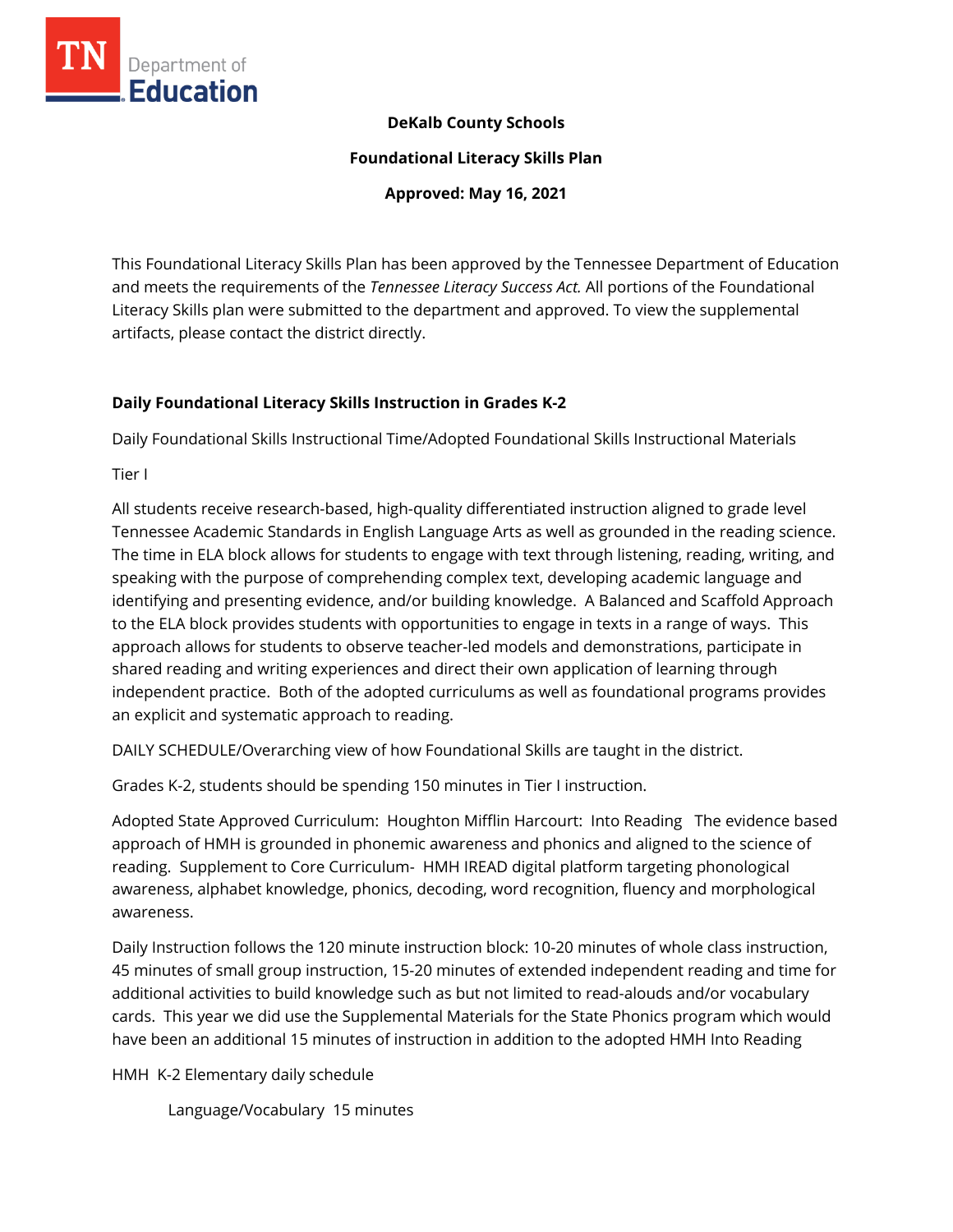Foundational Skills 30 minutes Phonemic awareness/phonics Reading Workshop 60-75 minutes (Embedded Foundational skills) Writing Workshop 20-30 minutes State Supplemental Phonics-15 minutes IREAD-HMH digital platform (included with adopted curriculum) Lexia Core5 Reading digital platform (Supplemental)

Possible Changes to next year— Foundational Skills PreK-5

Grades PreK-2 After attending the Early Reading training, information learned around early reading strategies/structures may be used in addition to the adopted curriculum.

# **Daily Foundational Literacy Skills Instruction in Grades 3-5**

Daily Foundational Skills Instructional Time/Adopted Foundational Skills Instructional Materials

Grades 3-5, students should be spending between 120 minutes and 150 minutes in Tier I instruction.

Adopted State Approved Curriculum: Open Up- Our Expeditionary Learning

EL Education's Grades 3–5 comprehensive/ integrated literacy curriculum is 2 hours per day of content-based literacy: Module lessons (60 minutes of daily instruction): explicitly teach and formally assess all standards and strands for English Language Arts and Literacy Additional Language and Literacy (ALL) Block (60 minutes of daily instruction): provides additional practice and differentiated support for all students The module lessons and ALL Block work together to help students develop literacy skills as they build knowledge about the world. The ALL Block addresses five areas: independent reading; additional work with complex text; reading and speaking fluency/grammar, usage, and mechanics; writing practice; word study/ vocabulary. Foundational skills are embedded into grades 3-5 curriculum however a supplement is used during small groups to target skills of all levels. The supplemental curriculum is Lexia Core5 digital reading program.

The ELA block allows for

- Deep, meaningful standards-based instruction
- Adequate time for interactive read aloud and shared reading experiences
- Approximately 60 minutes for small group instruction where teacher will meet in small group daily to address individual/group needs

• Opportunities for multiple daily writing lessons, writing in response to text as well as extend student-directed composition of narrative, opinion, and informational artifacts

• Daily independent reading and reading conferences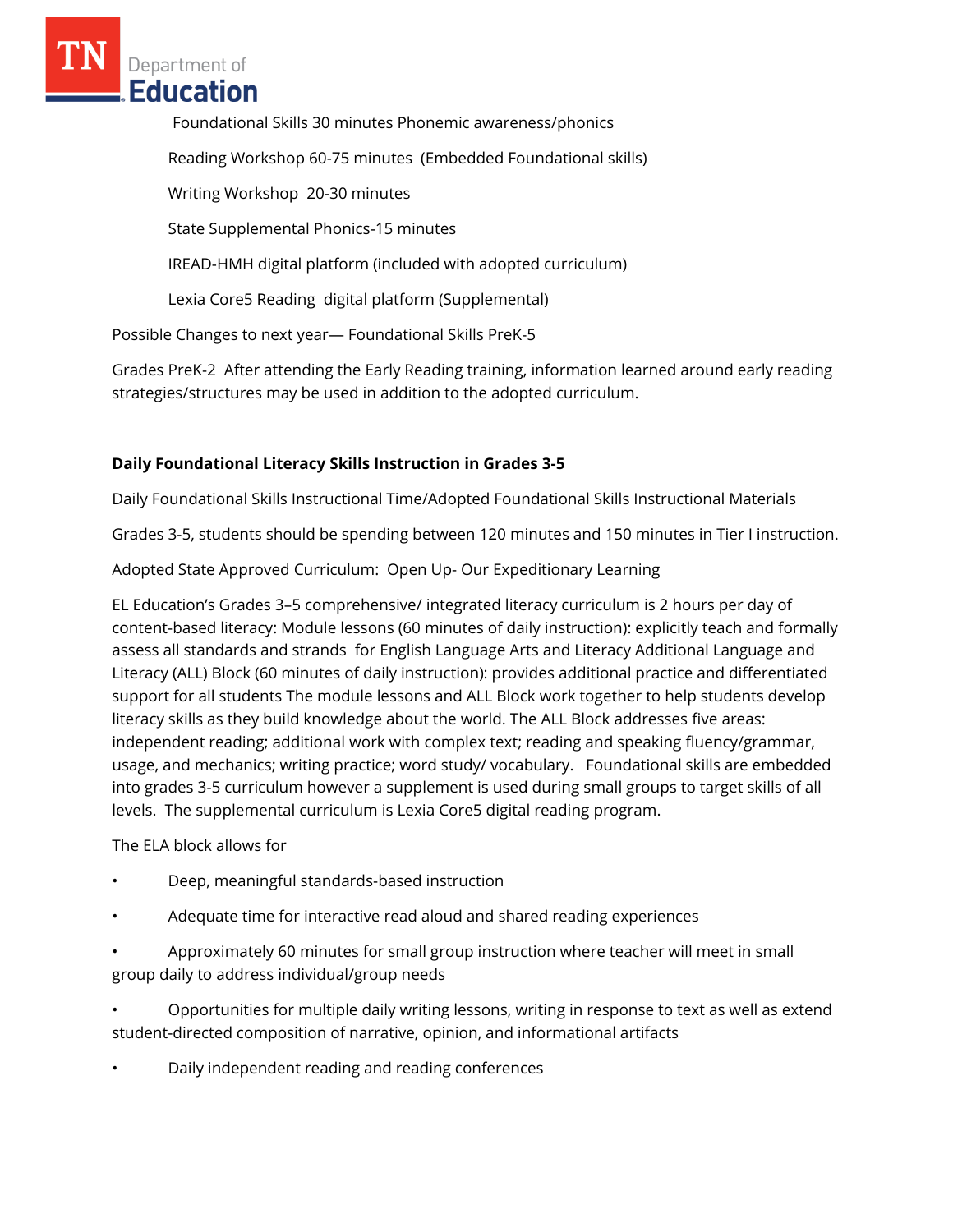• All Block--Systematic and explicit instruction of foundation skills and frequent application of foundational skills to connected texts. These skills include phonemic awareness, phonics, fluency, vocabulary and comprehension

Lexia Core5 Reading digital platform

Possible Changes to next year— Foundational Skills PreK-5

Grades 3-5 Implementing a stronger Foundational Skills program that includes teacher time/direct instruction vs digital platform

Students needing additional support to Tier I instruction will receive support/intervention to close the achievement/skill gap.

### **Approved Instructional Materials for Grades K-2**

Houghton Mifflin Harcourt - K-2, 4-5 Into Reading, Tennessee

### **Approved Instructional Materials for Grades 3-5**

Open Up - K-5 Expeditionary Learning

### **Additional Information about Instructional Materials**

Our district has adopted an approved ELA curriculum for ELA instruction. In addition to the adopted curriculum K-2 teachers also implemented the supplement to the Tennessee Foundational Skills program. After summer training decisions will be made as to how the training will impact the ELA block.

## **Universal Reading Screener for Grades K-5. This screener complies with RTI<sup>2</sup>and Say Dyslexia requirements.**

Universal Screener

Map Suite— Implemented SY 20-21

NWEA Map Growth Interim assessments 3 times a year to get an accurate view of how much each student has grown over time and what students are ready to learn. These test are administered fall, winter and spring each year. Based on the results teachers can plan instruction and group students based on their specific needs. Upon qualifying for Tier II or Tier III students are tested using the benchmark assessment for EasyCBM. EasyCBM highlights key patterns relevant to lesson planning as well as being used to measure the effectiveness of the teaching. The progress monitoring tool the district has used to monitor progress and make instructional decisions for students in Tier II and Tier III.

Possible changes for 2021-2022 SY

Changes to next year -- Implementing in the 2021-2022 SY Map Reading Fluency assessments 3 times a year and is an adaptive universal screening and progress monitoring assessment for grades PreK-5. This assessment monitors oral reading fluency, literal comprehension and foundational reading. This assessment screens students at risk of reading difficulty, including characteristics of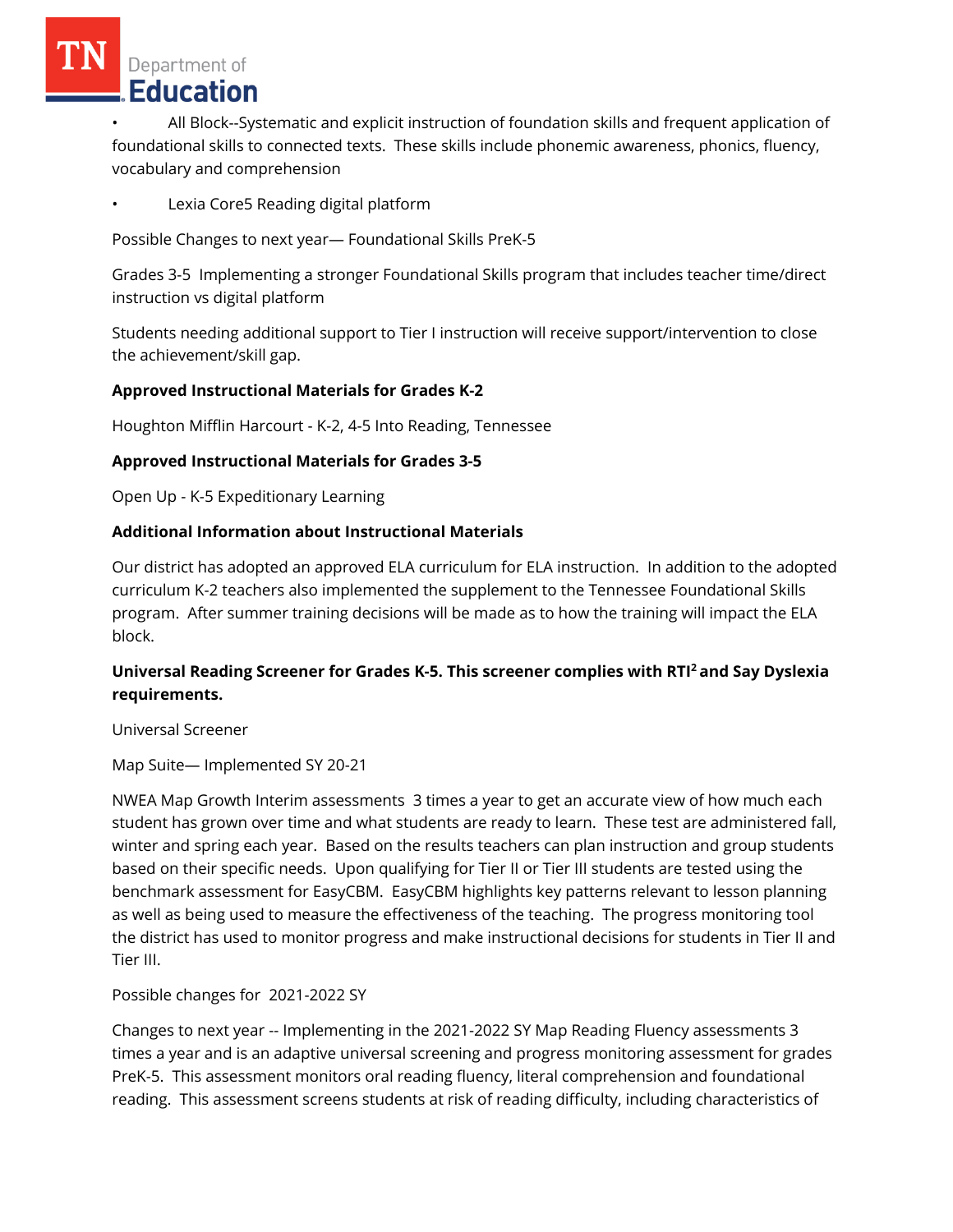dyslexia. EasyCBM will continue to be the progress monitoring tool used to gather measure instruction for students enrolled in Tier II and Tier III.

State Screener is also an option to meet the requirements of a universal screener.

### **Intervention Structure and Supports**

RTI Reading Intervention Structure/Support:

DeKalb County's structure and support of students "at risk" follows the Response to Instruction and Intervention Framework as provided by the Tennessee Department of Education.

Each K-5 school in the district implements NWEA Map Growth as the universal screener which is administered 3 times a year. After each assessment, data meetings convene analyzing the most recent data of all students however an emphasis is given to students that fall below the grade level benchmark and/or deemed at- risk based on the current assessment or a prior assessment. The goal of the RTI program is to serve students scoring below the 25th percentile. Data is analyzed for skills/needs of each student. Students are then placed in a Tiered intervention based on need in order to receive a high quality intervention that is a researched/evidence based program that is explicit and systemic to the student's need. Once the data is analyzed for missing skills, the next step is to determine if the student falls into the Tier II or Tier III category to determine the amount of intervention time. The decision-making process outlined in a flow chart showing all three tiers is used as a guide to make decisions. Flow chart can be found in the state provided RTI manual. Tier II and Tier III students are progress monitored every 10 days to see if the intervention is building skill level. Data is tracked and analyzed every 4.5 weeks during RTI meetings. The team will analyze data, measure the effectiveness of interventions and check student progress toward goals. If a student is progressing at the expected ROI, continue the student's plan as written in previous meeting. If the student is not progressing a change may be necessary. Consider the following changes as well as the number of data points collected (8-10 data points):

- Increasing frequency of intervention sessions
- Change intervention program
- Change the intervention teacher
- Change the time of day intervention is delivered

School level RTI teams will decide to change to Tier III, at the minimum 8 data points collected (based on progress monitoring every 10 days. Teams will decide the best placement for students whether it be Tier II or Tier III.

Tier III must be more intense. Intensity can be increased through length, frequency, and duration of implementation.

Fidelity of the program follows the Direct and Indirect Fidelity checks as recommended in the RTI Framework as provided by Tennessee Department of Education. An integrity of at least 80% or greater is expected of the interventionist. If needed, additional support/training will be provided. Prior to purchasing resources for the RTI program, supervisors and principals consult the following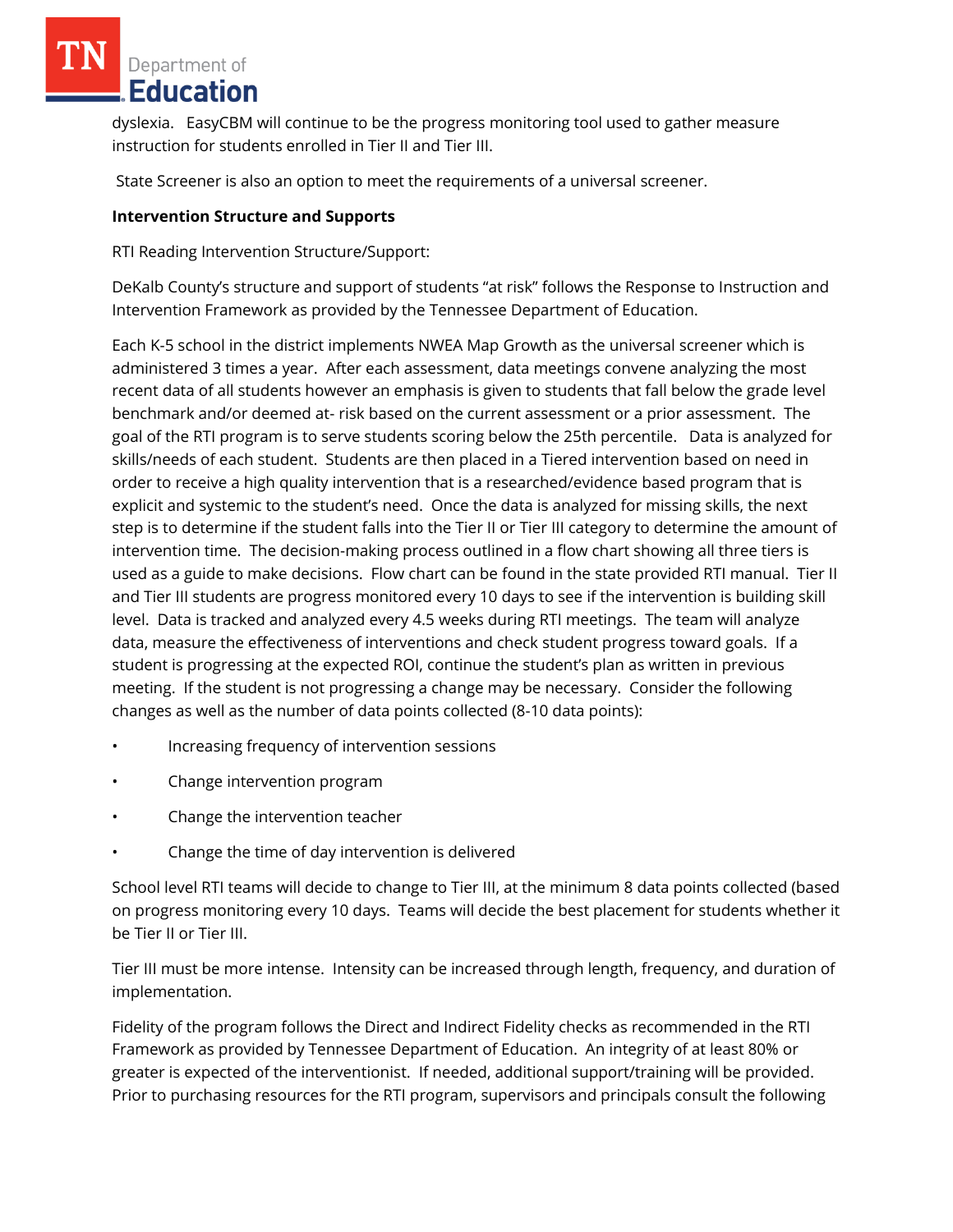sites for research/evidence of quality programs such as but not limited to the WWC and Evidence for ESSA websites to research the success of the programs. These programs must track specific skills and monitor progress for the RTI program as well as meet the requirements for the dyslexia law.

Tier II Resources:

Smithville Elementary- Lexia and Fundations

DeKalb West- SRA Reading Labs AND Fundations

Northside Elementary- Classroom support Lexia

Tier III Resources:

Smithville Elementary- Sonday -System Orton Gillingham Based Intervention

DeKalb West- SRA Reading Labs AND Fundations

Northside Elementary Pullout due to numbers- SRA Corrective Reading and Lexia

DeKalb County also has the LEAPs grant for afterschool; "at risk" students are invited to the program for homework help, tutoring, and fun.

### **Parent Notification Plan/Home Literacy Reports**

#### Parent Notification Plan/Home Literacy Report:

Our district notifies parents in grades K-5 if their child is "at-risk" for or has a significant reading deficiency (as evidenced by students scoring in the 0-25th percentile) immediately after the district's schools complete the fall, winter and spring universal screening test. Students' scores are communicated in parent-friendly language that provides a clear explanation of student skill gaps and the depth and extent of student needs. The parents are told what intervention their student will receive and the amount of time each day the student will receive services. This is coupled with a description of the importance of being able to read by the end of 3rd grade. The district defines how students are assessed and what a "significant reading deficiency" means. Parents are subsequently notified of their child's progress, or lack of progress, after the 4 ½ week data team meetings. In the parent notifications/communication, data teams note any changes being made if the child is not showing sufficient progress as evidenced by progress monitoring and universal screening data as well as recommended activities (that do not require purchased resources) that will support students in the area of deficit (activities are not tailored by child, but tailored by skill deficit generally). These communications go out to parents with students in grades K-5 three times annually. Additionally, the ELA curriculum contains parent letters in the younger grades that outline the foundational skills and knowledge domains for the coming week that will inform and equip parents to work with the child. Families can better understand how to support their student(s) through questions about their texts and through an awareness of what foundational skills their child is learning.

### **Professional Development Plan**

PD Plan for Teachers